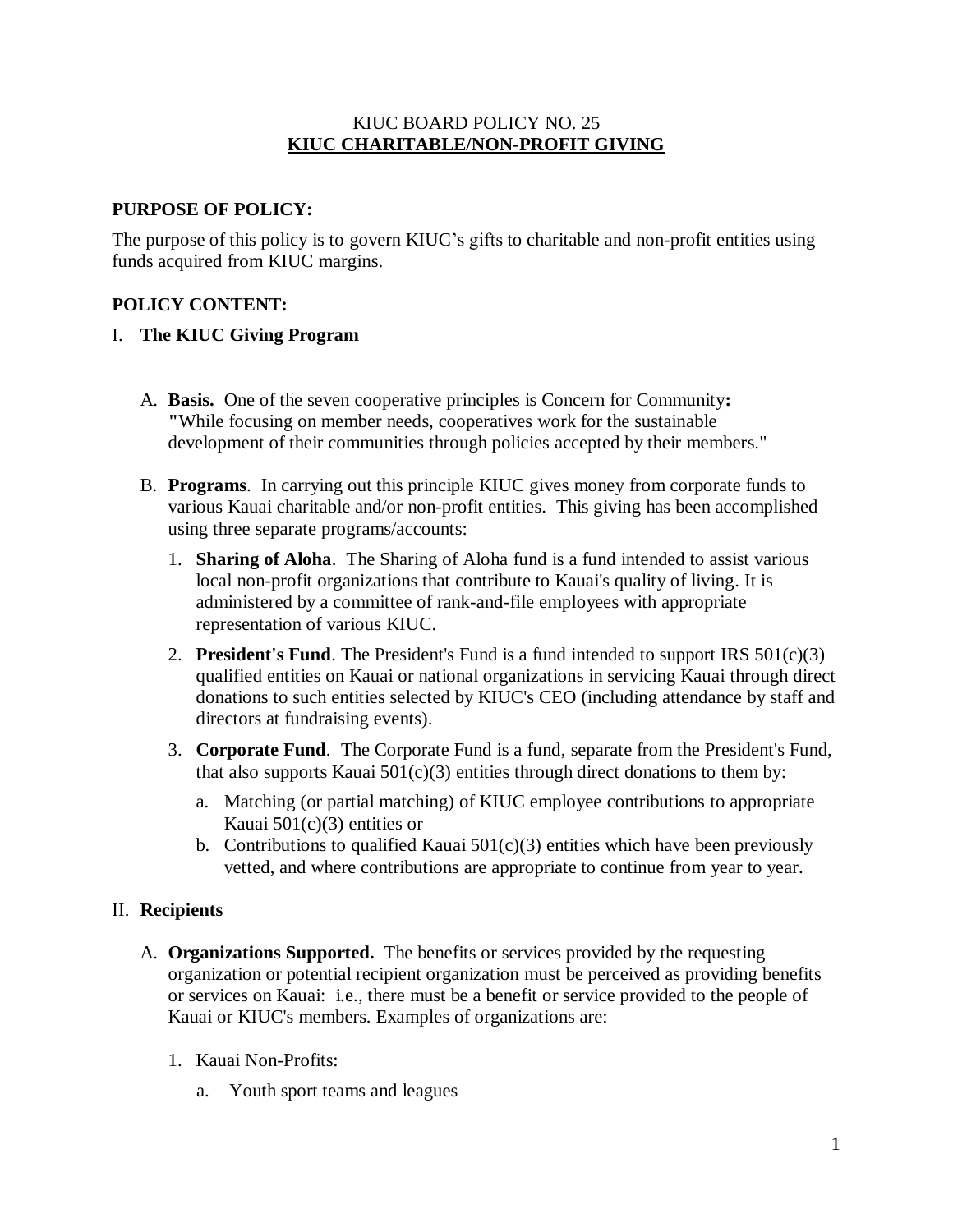- b. Amateur adult sports teams and leagues
- c. Chambers of commerce
- d. Community service organizations
- e. State of Hawaii Department of Education schools and organizations
- f. Veterans organizations
- g. Others as appropriate
- 2. Kauai  $501(c)(3)$  Entities:
	- a. Human Social Services Organizations:
		- Senior citizens groups
		- Emergency service organizations (food, clothing, shelter, disaster relief etc.)
		- Youth care organizations
		- Family counseling organizations
	- b. Educational Organizations:
		- Private primary and secondary schools
		- Early education schools
		- Public Charter Schools or their sponsoring organizations
	- c. Health organizations
	- d. Culture and Arts organizations
	- e. Community Development organizations:
		- Environmental and ecological programs
		- Housing and urban renewal projects
		- Economic development organizations
	- f. Others as appropriate

## B. **Ineligible Organizations/Gifts**:

- 1. Organizations that seek to primarily benefit one individual or an individual's family
- 2. Political organizations
- 3. Organizations engaged in illegal discrimination
- 4. Religious groups seeking funds primarily for religious purposes
- 5. Funds for parties, trophies, gift checks, cash, and electric bill discounts or expenses, etc.

## III. **Guidance**

- A. **Funding Level**. Where the use of funds is for a fundraising function of a  $501(c)(3)$ organization that provides its benefits or services wholly or partially on Kauai, the level of contribution should usually be at an appropriate level.
- B. **Attendance**. Attendance at functions should generally be shared between directors, management, and rank-and-file employees as appropriate.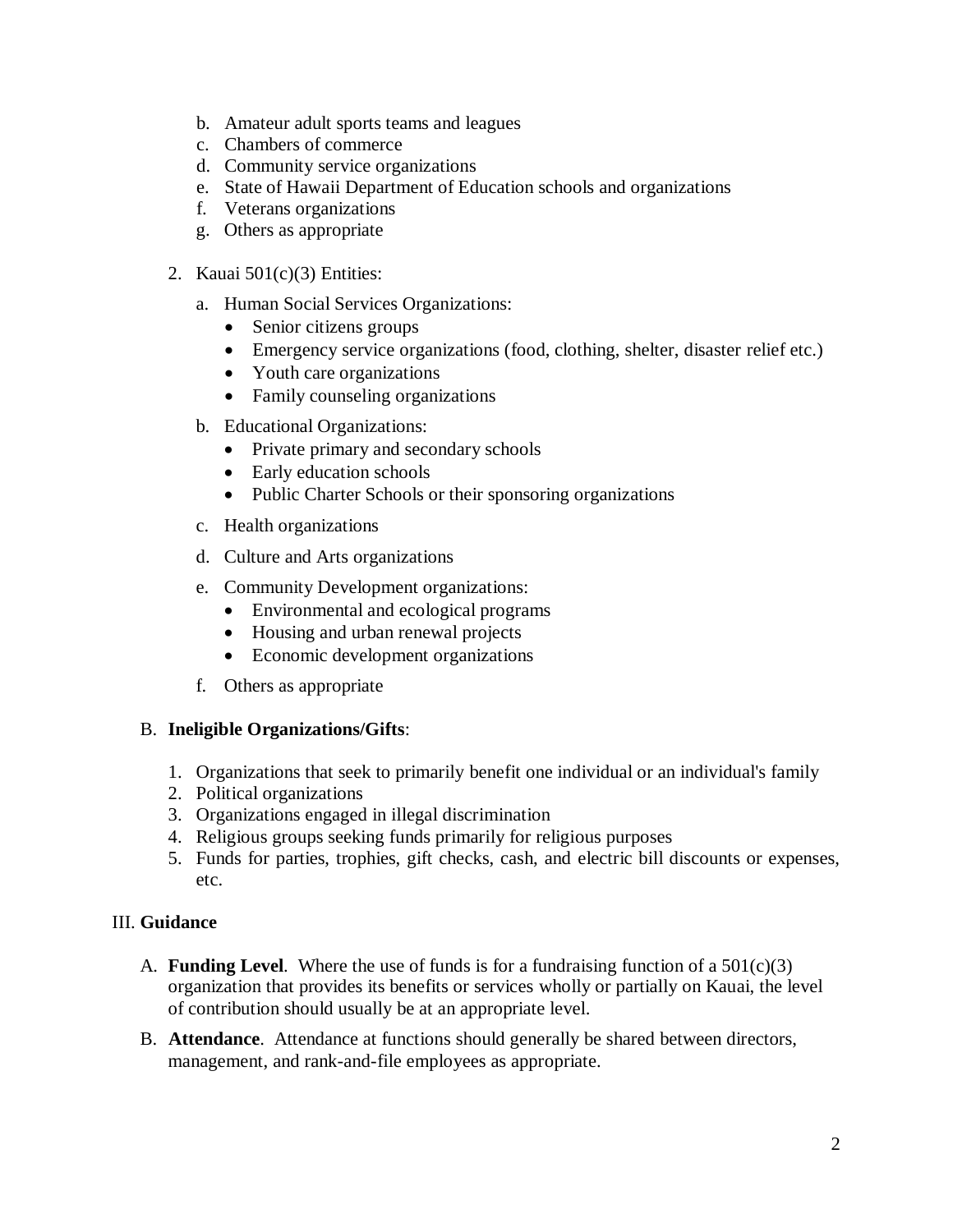- C. **Budget**. Except in unusual circumstances, funding must have been budgeted in the current year's budget.
- D. **Disclosure**. The total dollar amount of all KIUC gifts or grants to Kauai non-profits or Kauai  $501(c)(3)$  entities shall be disclosed each year in the annual report to the membership.

Adopted on this  $27<sup>th</sup>$  day of January, 2022. Revised: 01/27/2022

Reviewed: 11/27/2018 Revised: 11/29/2016 Reviewed: 12/16/2014 Original Adoption: 02/28/2012

[Calvin Murashige](https://na2.documents.adobe.com/verifier?tx=CBJCHBCAABAAolGv9ScCuuZPSrqFVX11Sh3ywP-mJue0)<br><sup>Calvin Murashige (Mar 2, 2022 12:12 HST)</sup>

Calvin Murashige Secretary